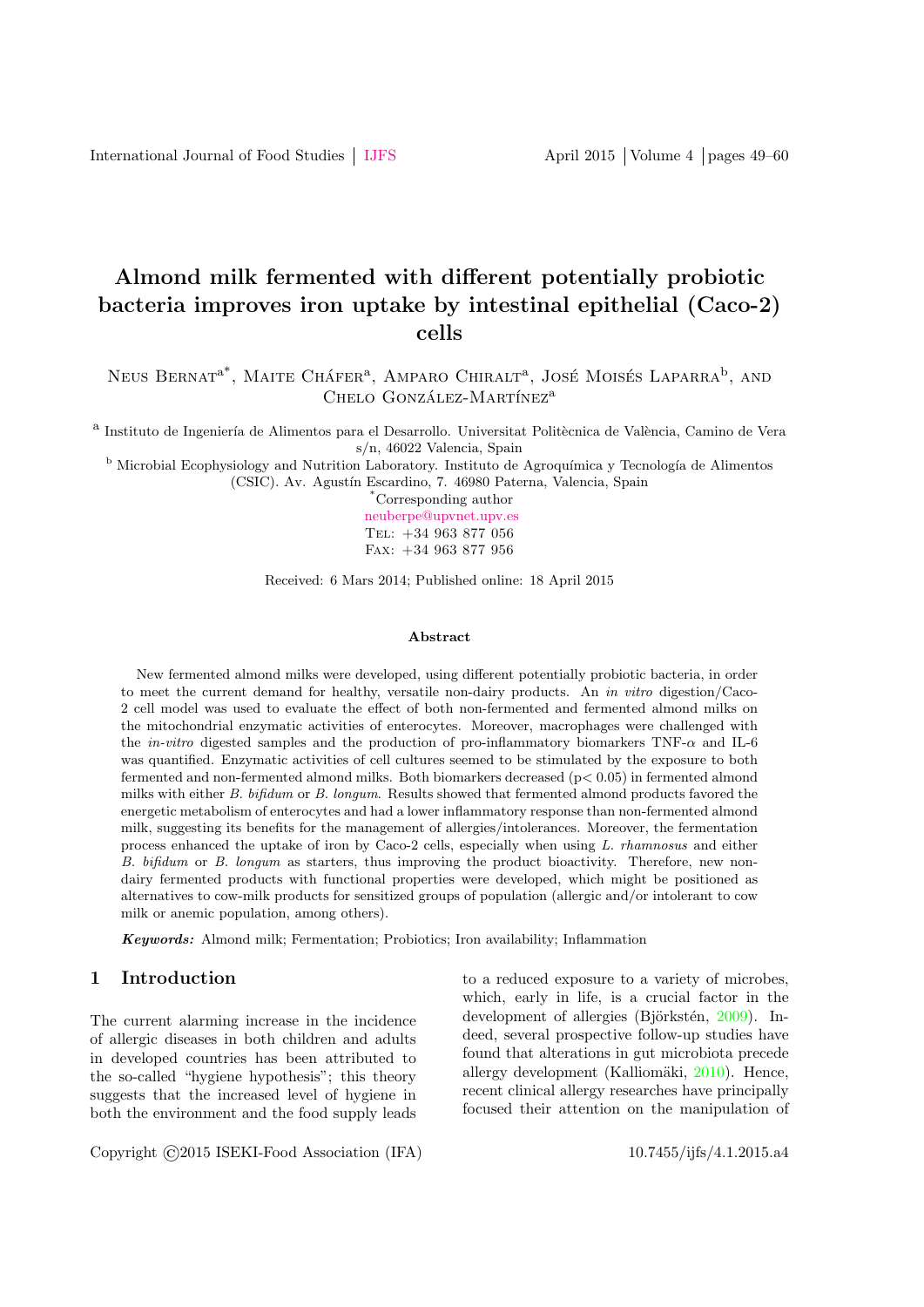gut microbiota composition (Kalliomäki et al., [2010\)](#page-10-1). Nowadays, probiotics, prebiotics and synbiotics (combination of pre- and probiotics) are considered as good tools with which to elicit changes in the gut biomass composition, since they can improve and stimulate beneficial gut microflora, among other effects that are beneficial for the health. Since the late 1990s, over 30 randomized clinical trials have been published, in which probiotics have been used either in the treatment or prevention of allergies (mainly atopic diseases) (Kalliomäki et al., [2010\)](#page-10-1). Hence, considering the high prevalence of atopic disease in childhood in the industrialized countries (Anandan, Nurmatov, van Schayck, & Sheikh, [2010\)](#page-9-1), the use of yoghurt-type foods as carriers of probiotics and/or synbiotics would be helpful as a means of attaining the either preventive or prophylactic treatment in this targeted population. Moreover, despite the little known and untrustworthy concept of functional food, consumers are familiar with yoghurt-type products and consider them as healthy (Annunziata & Vecchio, [2011\)](#page-9-2), which would facilitate the inclusion of such functional fermented products in their diets.

The immunomodulatory effects of fermented dairy-milks, casein hydrolysates and soybeverage caused by lactic acid bacteria have been widely reported (Baroja, Kirjavainen, Hekmat, & Reid, [2007;](#page-9-3) Sutas et al., [1996;](#page-11-0) Wagar, Champagne, Buckley, Raymond, & Green-Johnson, [2009\)](#page-11-1). However, in addition to the allergenic proteins, both matrices might provoke iron deficiencies in infants and toddlers. On the one hand, the calcium together with the casein provided by cow-milk are seen to inhibit the absorption of dietary non-heme iron, in addition to the intestinal blood loss observed in approximately 40% of infants during feeding with cow-milk and/or its derivatives (Agostoni & Turck,  $2011$ ). On the other hand, soya-based products contain phytates, which negatively interfere in the absorption of iron, among other minerals (Artazcoz, [2007\)](#page-9-5).

By contrast, almond milk has not been reported to interfere negatively in iron absorption. Indeed, almonds have high anti-oxidant activity owing to the  $\alpha$ -tocopherol and polyphenolic constituents (Chen, Lapsley, & Blumberg, [2006\)](#page-9-6), which might improve the bioavailability of dietary iron. As it has been reviewed, although non-heme iron is easily oxidized (not bioavailable) due to the rise of pH in the lumen, the presence of reductants from food can maintain this micronutrient in its reduced form and, therefore, positively improve its absorption (Miret, Simpson, & McKie, [2003\)](#page-10-2). Moreover, almond milk is considered an appropriate alternative to cow-milk, since, besides the healthy lipid profile, it has a low ratio of Na/K and a balanced ratio of Ca/P (Luengo, [2009\)](#page-10-3).

Nevertheless, with regards to the inflammatory response, there is lack of data concerning nut beverages, and least when it comes to derivative fermented products. Only recently has data appeared on almonds (Rajaram, Connell, & Sabate, [2010\)](#page-11-2), in which the authors studied whether, in addition to the lowering of blood lipids, monounsaturated fat-rich almonds influenced other coronary heart disease risk factors, such as inflammation. The study concluded that incorporating about 68 g almonds in a 2000 kcal cholesterol-lowering diet decreased serum E-selectin (molecules which are indicative of endothelial dysfunction) and C-reactive protein (sensitive marker of inflammation that, in high concentrations, is strongly linked with coronary events, stroke and peripheral vascular disease) in healthy men and women.

Although around 50% of almond composition is fat, intakes of 7g per day of this nut have been shown to reduce low-density lipoprotein cholesterol concentration by  $1\%$  (Sabaté, Haddad, Tanzman, Jambazian, & Rajaram, [2003\)](#page-11-3) and up to 84 g per day can be consumed without weight gain (Chen et al., [2006\)](#page-9-6). In addition, these nuts have a low glycemic index (they do not adversely impact insulin sensitivity) (Chen et al., [2006\)](#page-9-6) and have been found to possess prebiotic effects, since they stimulated the growth of gut bifidobacteria and Eubacterium rectale (Mandalari, Nueno-Palop, Bisignano, Wickham, & Narbad, [2008\)](#page-10-4). Hence, taking into account the health benefits of almond intake, almond milk might be considered as a good food matrix with which to obtain healthy fermented products. Moreover, if the fermentation process is carried out by potentially probiotic bacteria, the developed fermented product could be useful as a means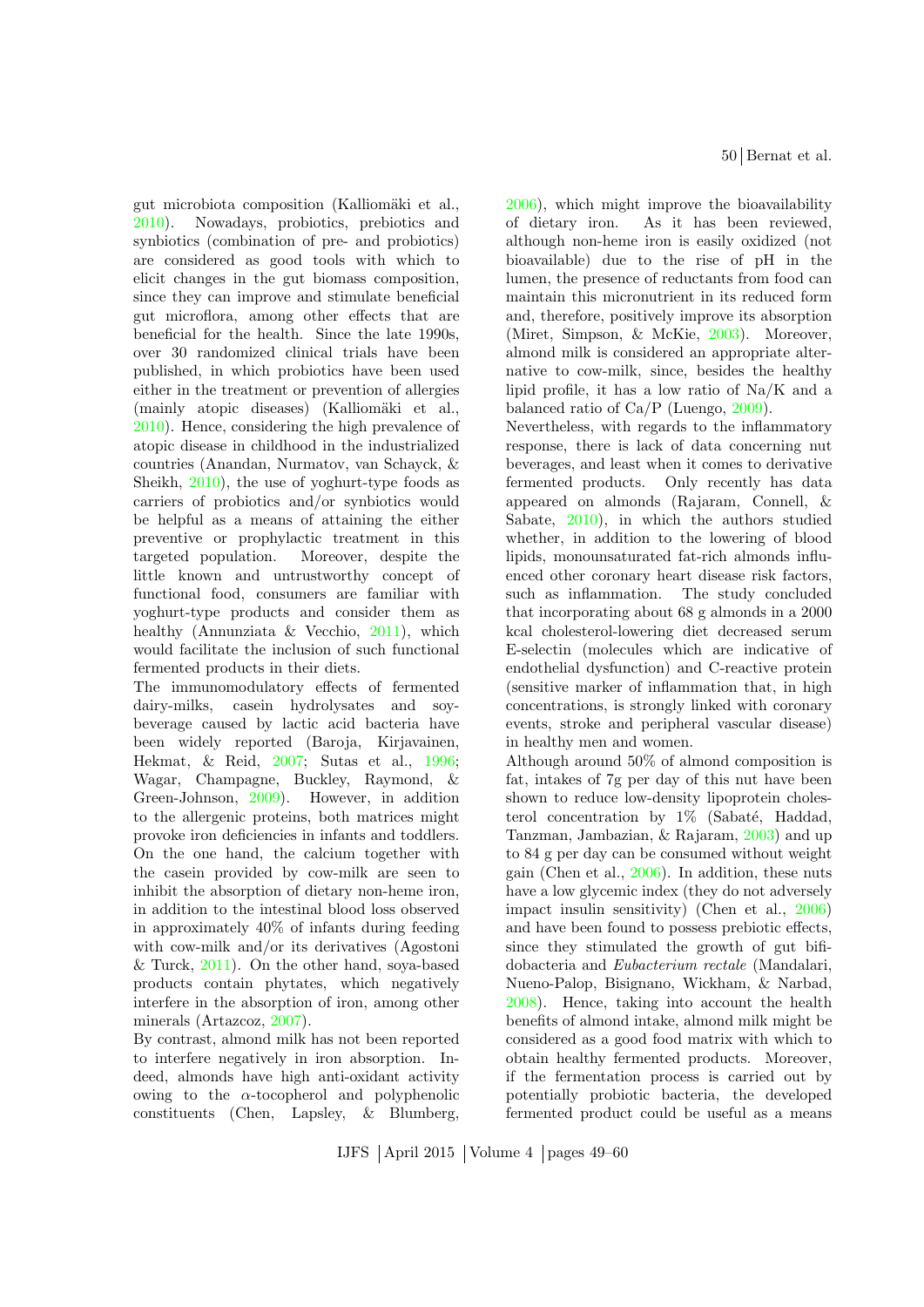Fermented almond milks improve bioavailability of iron  $\vert 51 \rangle$ 

of preventing some immunomodulatory diseases, such as allergies.

The Caco-2 cell line, commonly used in conjunction with in vitro digestion techniques, is a useful model for studying intestinal human iron uptake, which it allows to occur simultaneously with food digestion, and is generally regarded as the best available intestinal cell model for studying the mechanisms associated with vectorial iron transport (Glahn, Lee, Yeung, Goldman, & Miller, [1998\)](#page-9-7). In addition, the macrophage-derived RAW 264.7 cell line expresses key genes and proteins of principal pathways for the production of regulatory cytokines (Novak, Babcock, Jho, Helton, & Espat, [2003\)](#page-10-5) and constitutes a cell model used worldwide and a useful tool with which to study the inflammatory response(s) and metabolic activity promoted by food-derived components while still maintaining a rapid and inexpensive system (Deepika, Rastall, & Charalampopoulos, [2011;](#page-9-8) Kabeerdoss et al., [2011\)](#page-10-6).

The aim of this study, therefore, was to evaluate whether almond milk, fermented with different potential probiotic bacteria, affects both the energetic metabolism in intestinal cells and the production of pro-inflammatory biomarkers in order to gain insights into the potential benefits of the designed products for the consumer's gut health.

#### 2 Materials and Methods

# 2.1 Preparation and fermentation of almond milk

Almond milk was produced by soaking and grinding almonds (Prunus amygdalus L. cv. dulcis) supplied by Frutos Secos 3G S.L. (Valencia, Spain). The extraction was carried out in the Sojamatic<sup>®</sup> 1.5 (Barcelona, Spain), equipment specifically designed for the production of vegetable milks, using a nut:water ratio of 8:100. The milky liquid obtained was then microfluidized in a high pressure homogenizer (M-110P model; Microfluidics International Corporation, Westwood, MA, USA) by applying 172 MPa, sterilized (121  $\degree$ C/15 min) and subsequently cooled down to 37<sup>°</sup>C (fermentation temperature).

Lactobacillus rhamnosus CECT 278, Lactobacillus plantarum 3O9, Bifidobacterium bifidum CECT 870, Bifidobacterium longum CECT 4551, Streptococcus thermophilus CECT 986, Lactobacillus delbrueckii subs. Bulgaricus CECT 4005 were used as starters, pure or mixed, as shown in Table [2.](#page-5-0) All the bacteria were purchased from CECT (Paterna, Spain), with the exception of the L. plantarum 3O9 strain, which was isolated from Guirra sheep milk and selected as a probiotic in previous studies (Amorocho Cruz, [2011\)](#page-9-9). For the preparation of starters inoculum, the strains were independently incubated for 24 h in their selective broths and then centrifuged at 100 g (Medigriger-BL-S, JP-Selecta; Barcelona, Spain) for 10 min at  $4 °C$  to re-suspend the pellet in PBS-1x buffer (10 mmol/L phosphate, 137 mmol/L NaCl, 2.7 mmol/L KCl, pH 7.4) until reaching strain concentrations of  $10^8$  cfu/mL. For each formulation,  $1\%$  (v/v) of starter suspension was added to the almond milk and subsequently incubated at 37 ◦C until pH values of 4.4-4.6 were reached, which was controlled by using a GLP 21+ pH-meter (Crison Instruments S.A.; Barcelona, Spain). The fermented samples were frozen and stored at -22 ◦C prior to analysis. A non-fermented almond sample was used as a control (C).

# 2.2 Simulated gastrointestinal digestion

The human gastrointestinal digestion process was simulated by using porcine pepsin (800- 2, 500 units/mg protein), pancreatin (activity, 4 USP specifications) and bile, as previously described by Laparra, Barbera, Alegria, Glahn, and Miller [\(2009\)](#page-10-7). All reagents were purchased from Sigma-Aldrich Co. (St Louis, MO, USA). Prior to the in vitro digestion, 1.5 mL aliquot of each assayed sample was diluted in 5mL of a saline solution (140 mmol/L NaCl, 5 mmol/L KCl adjusted to pH 3). For gastric digestion (pepsin in 0.1 mol/L HCl adjusted to pH 3; 1 h), samples were placed on a rocking platform shaker in an incubator (37  $\degree$ C; 5% CO<sub>2</sub>; 95% relative humidity). The intestinal digestion (pancreatin-bile extract in  $0.1 \text{ mol/L}$  NaHCO<sub>3</sub> adjusted to pH 6.9-7;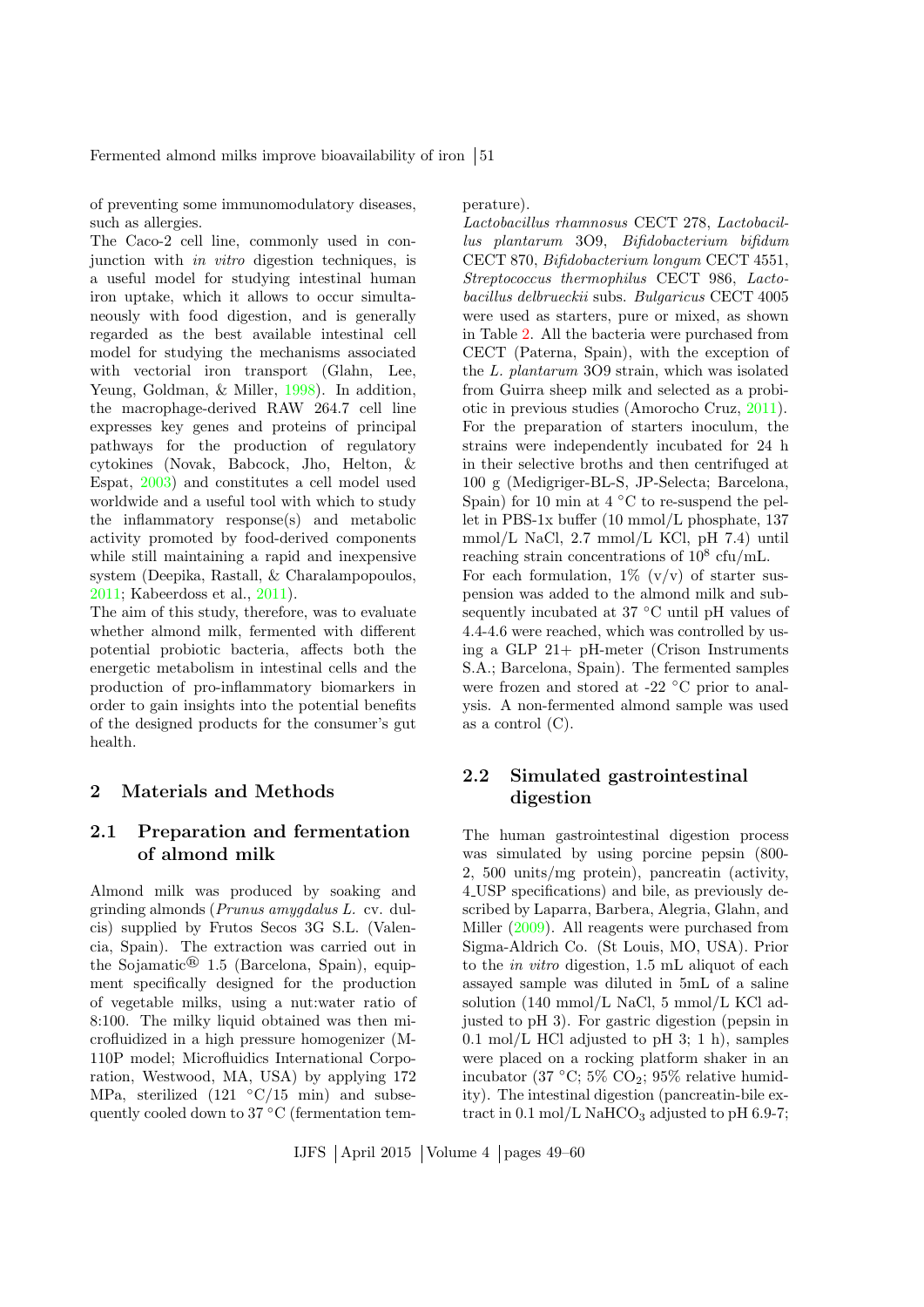2 h) was carried out in the upper chamber of a two-chamber system in 6-well plates.

The upper chamber was formed by fitting the bottom of an appropriately sized Transwell insert ring (Corning B.V. Life Sciences, Amsterdam, The Netherlands) with a 15,000 molecular mass cut-off dialysis membrane (Spectra/Por 2.1, Spectrum Medical, Gardena, CA, USA). Aliquots (1.5 mL) of the gastrointestinal digest were loaded into the upper chambers and incubated for 2 h. Afterwards, the inserts were removed and the dialysates were diluted  $(1:4, v/v)$ with culture media and incubated with intestinal epithelial (Caco-2) or macrophage (RAW 264.7) cells.

# 2.3 Ferritin analysis in intestinal epithelial cell monolayer

Caco-2 cells were obtained from the American Type Culture Collection (Rockville, MD, USA) at passage 17 and used in experiments at passages 33 to 38. Cells were maintained with Dulbecco's modified Eagle's medium (DMEM) (Gibco®, Madrid, Spain) under conditions previously described by Glahn et al. [\(1998\)](#page-9-7).

For the assays, Caco-2 cells were seeded at 50,000 cell/cm<sup>2</sup> in collagen-treated 6-well culture plates (Costar, Cambridge, MA, USA), and were grown with DMEM for 12 days. On the day prior to the experiments, the DMEM medium was replaced by 2 mL of minimum essential medium (MEM) (Gibco®, Madrid, Spain) and then the cells were returned to the incubator. 50  $\mu$ mol/L of FeCl<sup>3</sup> were added to the digested almond milk samples and the ferritin formation by Caco-2 cells over a 24 h period was proportional to the cell iron uptake. A latex-enhanced turbidimetric immunoassay (Ferritin-turbilatex; Spinreact, Girona, Spain) was used to measure the Caco-2 cell ferritin content, as Glahn et al. [\(1998\)](#page-9-7) described. The concentrations of ferritin were normalized by the determination of the total protein content in cell cultures by using a microLowry kit (TP0200) (Sigma-Aldrich, St. Louis, MO, USA). The control cells (basal), exposed to in vitro digestions of control solutions containing digestive enzymes but not sample, were monitored throughout. Base-line cell ferritin in cultures grown in MEM averaged 4.2 ng/mg cell protein. The samples were analyzed in triplicate.

### 2.4 Mitochondria enzyme activities

These activities were evaluated in Caco-2 cell cultures by monitoring MTT (3-(4,5 dimethylthiazol-2-yl)-2,3-diphenyl tetrazolium bromide) conversion on exposed cultures after an incubation period of 3 h, following the method described by Laparra et al. [\(2009\)](#page-10-7). This colorimetric method is based on the reduction of the tetrazolium ring of MTT by mitochondria dehydrogenases yielding a blue formazan product, which can be measured spectrophotometrically. For the assays, Caco-2 cells were seeded at  $50,000$  cell/cm<sup>2</sup> in 24-well culture plates (Costar, Cambridge, MA, USA), and were grown with DMEM for 12 days. Control cells (basal) exposed to digests containing enzymes but not samples were used throughout each assay. Four replicates were analyzed.

# 2.5 Analysis of pro-inflammatory markers

The inflammatory analyses were carried out following the method described by Novak et al. [\(2003\)](#page-10-5). For the assays, RAW 264.7 cells were seeded at  $50,000$  cell/cm<sup>2</sup> and were grown with Roswell Park Memorial Institute (RPMI) medium (Gibco®, Madrid, Spain) for 24 hours. Tumor Necrosis Factor- $\alpha$  (TNF- $\alpha$ ) and interleukin 6 (IL-6) (eBioscience Ltd., Hatfield, UK) were determined by ELISA, following the manufacturer's instructions, on exposed RAW 264.7 cell cultures after an incubation period of 3 h. Results were expressed as picograms per mL of media. Four replicates were analyzed.

#### 2.6 Statistical analysis

Each of the experiments was conducted on four independent replicates. A one-way analysis of variance (ANOVA) and the Tukey post hoc test were applied. Statistical significance was established at a confidence level of 95% for all the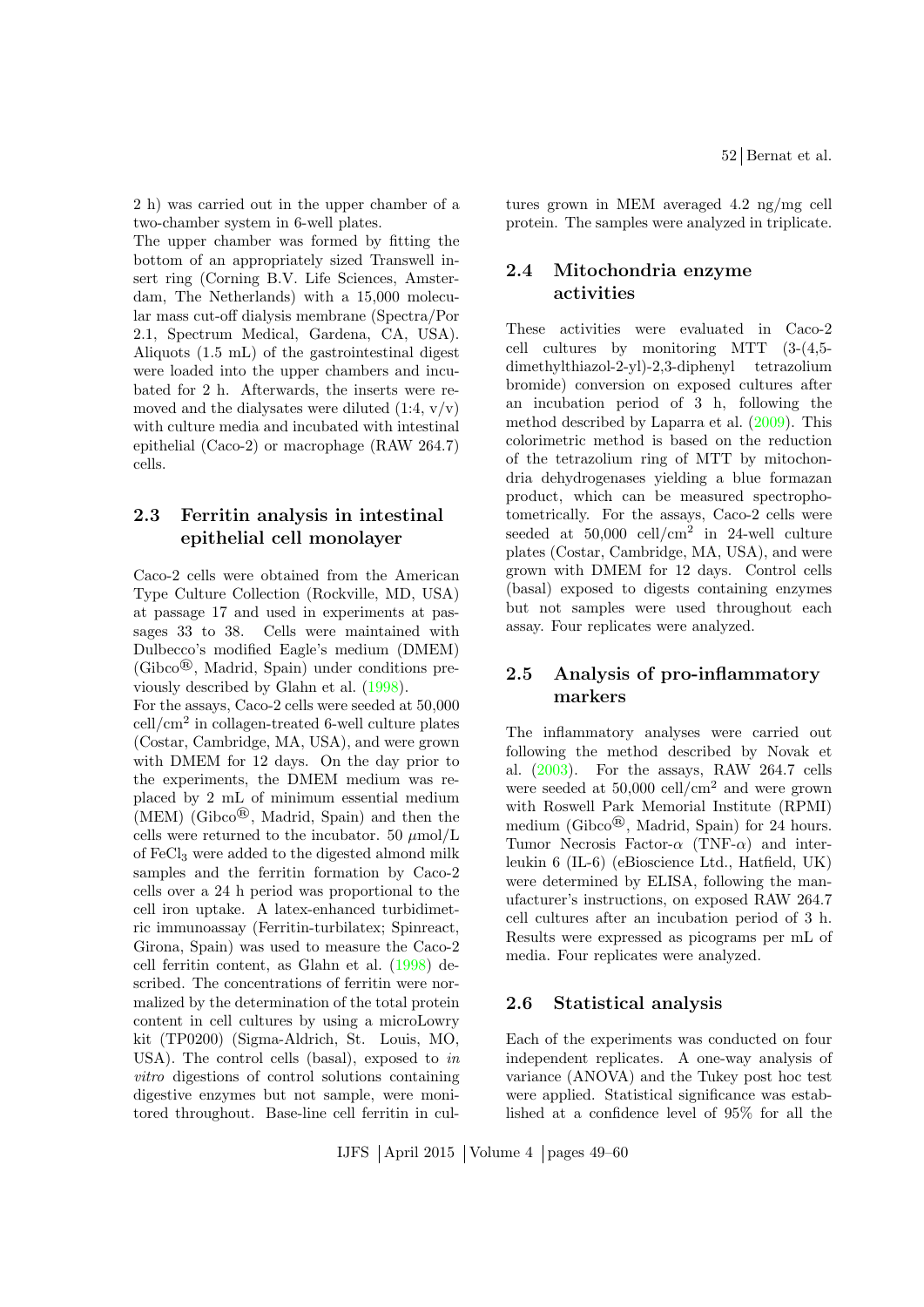Fermented almond milks improve bioavailability of iron [53]

comparisons. SPSS v.15 software (SPSS Inc., Chicago, IL, USA) was used for the statistical analysis.

#### 3 Results and Discussion

# 3.1 Almond milk and their fermented-derivative products

The use of high pressure homogenization (HPH) contributed to a better stability of the almond milk, since this emergent microfluidization technology is able to reduce the size of fat globule particles, greatly delaying the flocculation and coagulation phenomena (Lujan Capra et al., [2009;](#page-10-8) Cruz et al., [2009\)](#page-9-10).

The chemical composition of the almond milk used for fermentations, which is subsequently codified as control (C), is summarized in Table [1.](#page-4-0) Taking into account the nut:water ratio used, these values are similar to those found in the literature (Yada, Lapsley, & Huang, [2011\)](#page-11-4).

The initial pH of the almond milk (C) was 6.61  $\pm$  0.08. A significant decline in pH to 4.60  $\pm$  0.02 after 20 h at 37 ◦C of incubation, took place in the developed products along with a corresponding increase in acidity caused by fermentation.

<span id="page-4-0"></span>Table 1: Chemical composition of almond milks used in the study. Values (mean  $\pm$  standard deviation) are expressed as grams per 100 mL of beverage.

| Compound     | Concentration     |
|--------------|-------------------|
| Dry matter   | $6.64 \pm 0.5$    |
| Lipids       | $3.96 \pm 0.2$    |
| Proteins     | $1.37 \pm 0.03$   |
| Total sugars | $0.41 \pm 0.002$  |
| Ashes        | $0.325 \pm 0.012$ |
| Fiber        | $0.58*$           |

\* Fiber concentration was obtained by subtracting the dry matter content from the sum of the rest of compounds shown.

# 3.2 Bacterial fermentation effects on TNF $\alpha$  and IL-6 production

Figure [1](#page-5-1) shows the Tumor necrosis factor (TNF)- $\alpha$  and interleukin (IL)-6 production in macrophage (RAW 264.7 cells) cultures exposed to digests of fermented milks. A non-fermented almond milk was used as a control (C).

Focusing on the cells treated with dialyzable fraction samples not fermented by using bifidobacteria (F1 to F5) (Table [2\)](#page-5-0), fermentation with either  $L.$  rhamnosus  $(F2)$  or  $L.$  plantarum  $(F3)$ decreased the TNF- $\alpha$  production ( $p < 0.05$ ) by a similar amount with respect to the control (C). When the standard yoghurt bacteria was used  $(F1)$ , the TNF- $\alpha$  production was similar to the control. Opposite effects were observed when the fermentation was developed by combining those lactobacilli with standard yoghurt bacteria (F4 and F5, respectively), since the TNF- $\alpha$  production increased  $(p< 0.05)$  compared to the control (Figure [1\)](#page-5-1). As regards the IL-6, and contrary to that observed in TNF- $\alpha$ , all samples had a positive effect in the production of this proinflammatory marker with respect to the control, especially when the almond milk fermentation was done by using mixed-cultures (F4 and F5). These samples exhibited the lowest IL-6 concentrations ( $p < 0.05$ ), showing 55-70% of inhibition  $(p< 0.05)$  of the initial IL-6 production induced by non-fermented almond milk (C) (Figure [1\)](#page-5-1). With respect to the samples fermented using the bifidobacteria (F6 to F11), all the cells exposed to those dialyzed samples exhibited a very low TNF- $\alpha$  production in comparison to the control ( $p < 0.05$ ). When considering IL-6 production, different patterns were observed depending on the type of bifidobacteria present in starter. As Figure [1](#page-5-1) shows, the fractions from fermented samples with  $B.$  bifidum (F6, F8 and F10) induced cells to produce IL-6 amounts similar to that obtained in fermented samples with standard yoghurt bacteria (F1). However, with B. longum (F7, F9 and F11) lower ( $p < 0.05$ ) IL-6 concentrations were quantified, especially when it was combined with either standard yoghurt bacteria  $(F7)$  or L. plantarum  $(F11)$ .

TNF- $\alpha$  is a pro-inflammatory factor produced by macrophages that exerts important effects on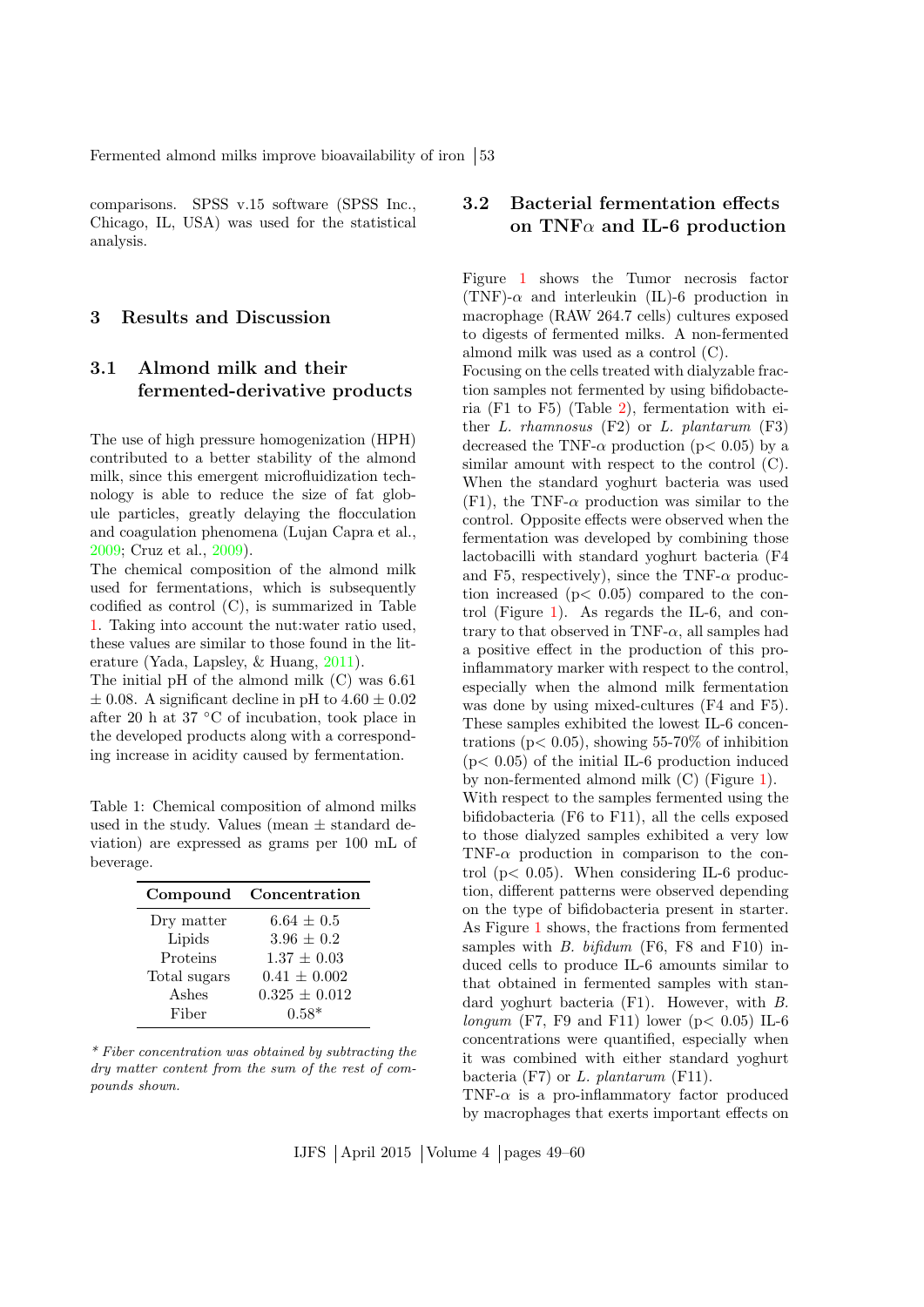54 Bernat et al.



<span id="page-5-1"></span>Figure 1: Tumor necrosis factor (TNF)- $\alpha$  and interleukin (IL)-6 production in macrophage (RAW 264.7) cells) cultures exposed to digests of fermented milks. C: non-fermented almond milk. Basal: cells not exposed to samples.\* a-e Different superscript letters indicate significant differences between samples in TNF-α production (p $< 0.05$ ). \*  $w-z$  Different superscript letters indicate significant differences between samples in IL-6 production ( $p < 0.05$ ).

| Formulation | <b>Starters inoculum</b> |            |                                            |
|-------------|--------------------------|------------|--------------------------------------------|
| C           |                          |            |                                            |
| F1          |                          |            | <i>S.</i> thermophilus $+ L$ . delbrueckii |
| F2          | L. rhamnosus             |            |                                            |
| F3          | L. plantarum             |            |                                            |
| F4          | L. rhamnosus             |            | <i>S.</i> thermophilus $+ L$ . delbrueckii |
| F5          | L. plantarum             |            | <i>S.</i> thermophilus $+ L$ . delbrueckii |
| F6          |                          | B. bifidum | S. thermophilus $+ L$ . delbrueckii        |
| F7          |                          | B. longum  | <i>S.</i> thermophilus $+ L$ . delbrueckii |
| F8          | L. rhamnosus             | B. bifidum |                                            |
| F9          | L. rhamnosus             | B. longum  |                                            |
| F10         | L. plantarum             | B. bifidum |                                            |
| F11         | L. plantarum             | B. longum  |                                            |

<span id="page-5-0"></span>Table 2: Microbial strains used to produce the different fermented almond milks.

**L.**: Lactobacillus **B.**: Bifidobacterium **S.**: Streptococcus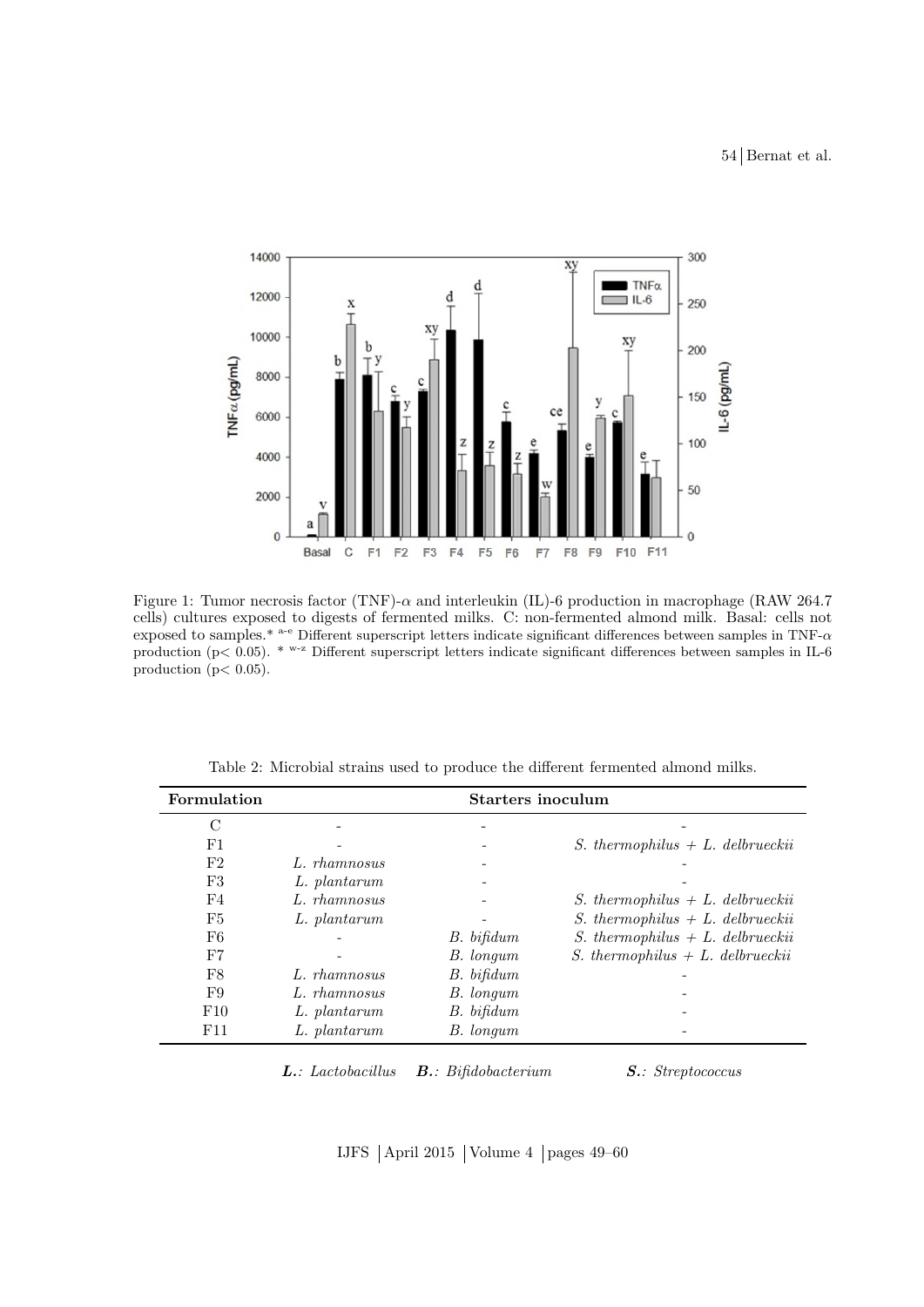systemic inflammation and induces the production of other inflammatory cytokines such as IL-6 or IL-8 (Hu, Kobayashi, Zenda, & Shimamura, [1997\)](#page-10-9). The observed bacterial fermentation effects could have important consequences on the intestinal barrier function because  $TNF-\alpha$  plays a crucial role by increasing paracellular permeability and impairing tight junction functionality (Ma et al., [2004\)](#page-10-10) and leukocyte infiltration in the intestinal wall (Hoffman, [2000\)](#page-9-11). In addition, the reduction in TNF- $\alpha$  production might also have important physiological consequences preventing allergic inflammatory processes.

Almonds are known to have several nutritional benefits, including that of lowering cholesterol and protection against diabetes (Rajaram et al.,  $2010$ ; Sabaté et al.,  $2003$ ). Furthermore, scientific studies have pointed to their potential prebiotic and anti-inflammatory activities (Rajaram et al., [2010;](#page-11-2) Mandalari et al., [2008\)](#page-10-4). Almond lipids and carbohydrates available for fermentation have been associated with increasing both the number of bifidobacteria strains and the short chain fatty acids (SCFA) content, especially in butyrate concentrations (Mandalari et al., [2008\)](#page-10-4). Butyric acid has the potential to benefit colonic health, since it reduces hydrogen peroxide in cells and maintains their integrity (Scott, Martin, Duncan, & Flint, [2014\)](#page-11-5). Although bifidobacteria strains are not able to produce butyrate, they synthesize other SCFA such as acetate which can be used by other bacteria (i.e. lactobacilli) in their metabolic route to synthesize this cells' protective acid (Falony, Vlachou, Verbrugghe, & De Vuyst, [2006\)](#page-9-12). Moreover, this butyric production may be enhanced in the presence of prebiotics (i.e. almond fibers) (Falony et al., [2006;](#page-9-12) Scott et al., [2014\)](#page-11-5). These facts are coherent and might explain the marked positive effects observed in the inflammatory responses induced by dialysates from samples inoculated with bifidobacteria. Nevertheless, the active components above mentioned (SCFA and prebiotics) have not been analysed since they were beyond the objective of this study.

As the results suggest, the involvement of either B. bifidum or B. longum in the development of fermented almond-based products might be of interest in order to reduce inflammatory intestinal processes of a targeted population. Indeed, previous in vitro and in vivo studies carried out by using these bacteria species also showed positive effects in immunomodulatory responses (Laparra, Olivares, Gallina, & Sanz, [2012;](#page-10-11) Laparra & Sanz, [2010\)](#page-10-12). Nevertheless, despite the results, the differences from different probiotic strains used are yet to be investigated in detail.

# 3.3 Bacterial fermentation effects on energetic metabolism of intestinal cells

Results of the possible toxicity of fermented samples in intestinal epithelial (Caco-2) cells, which was quantified by monitoring the mitochondrial enzyme (MTT test) activities, are shown in Figure [2.](#page-7-0) The intestinal epithelium constitutes the first physiological barrier to exogenous compounds and nutrient absorption. Mitochondria and endo-lysosomal enzyme activities were proven to be sensitive biomarkers of changes in cellular metabolism in response to internalized food-derived compounds (Laparra et al., [2009;](#page-10-7) Wu et al., [2010\)](#page-11-6). This MTT assay showed that none of the dialysates exposed to cell cultures seem to cause toxic effects, as concluded from the fact that the MTT values were similar  $(p< 0.05)$  to those calculated for basal culture (cells not exposed to almond milk samples). As mentioned above, possible synergism between almond constituents (prebiotics) and starter bacteria might have produced cell protective bioactive compounds (i.e. butyrate) (Falony et al., [2006;](#page-9-12) Scott et al., [2014\)](#page-11-5) which prevented alterations of the Caco-2 mythocondria and endo-lyososomal enzymatic activity.

Particularly, the MTT values showed that dialysates from samples fermented with L. plan- $\textit{tarum}$  309 (F3) (Table [2\)](#page-5-0) stimulated the energetic cell metabolism, similar to that of nonfermented almond milk  $(C)$   $(p< 0.05)$ . However, when these bacteria were used in combination with standard yoghurt bacteria, the resulted dialysates (F4 and F5) did not have this significant stimulatory effect.

Both MTT results (Figure [2\)](#page-7-0) and the ones obtained in the production of pro-inflammatory cytokines by immune cells (Figure [1\)](#page-5-1) indicated that almond fermented products might exert benefi-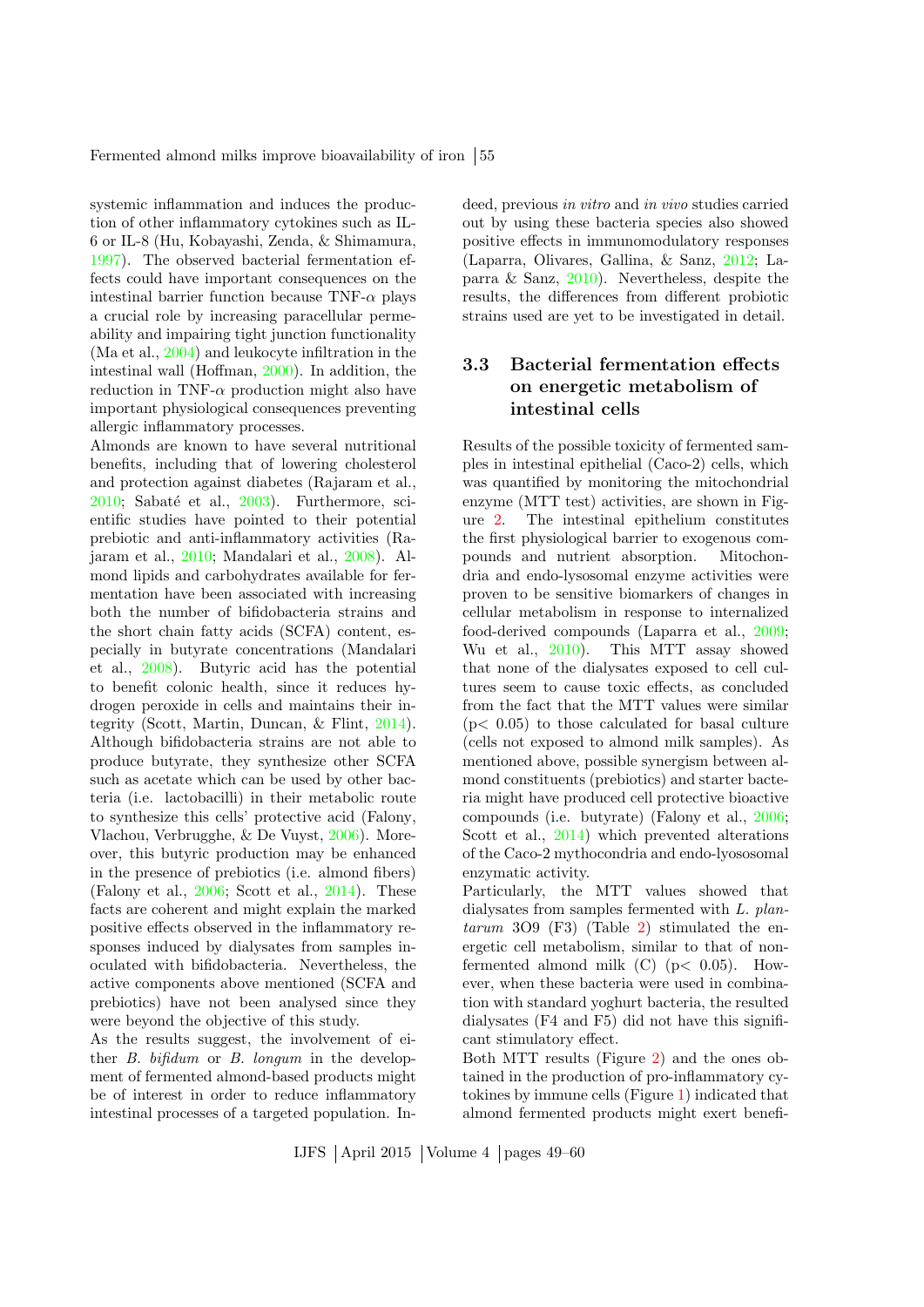56 Bernat et al.



<span id="page-7-0"></span>Figure 2: MTT conversion percentages in Caco-2 cell cultures exposed to digests of fermented milks. (C: non-fermented almond milk; Basal: cells not exposed to samples). \* a,b Different superscript letters indicate significant differences $(p < 0.05)$  between samples.

cial effects on human gut health, especially when using standard yoghurt bacteria with B. longum (F7) and L. rhamnosus with B. longum (F9) as starters.

# 3.4 Iron uptake in the presence of fermented almond milk

Ferritin concentrations in cell cultures exposed to different dialyzed fermented almond milks are shown in Figure [3.](#page-8-0) Apparently, the fermentation process improved the bioavailability of iron, since the resultant Caco-2 iron uptake in every fermented formulation was higher than that obtained in the cells exposed to non-fermented almond milk dialysates  $(C)$  ( $p < 0.05$ ). In particular, samples fermented with L. rhamnosus, with either  $B.$  bifidum (F8) or  $B.$  longum (F9), were the ones which induced the most iron uptake  $(p< 0.05)$ . Previous studies have also shown the in vitro enhancing effect of probiotic bacteria on iron uptake in fermented vegetable matrices, such as carrot juice (Bergqvist, Andlid, & Sandberg, [2006\)](#page-9-13), maize (Proulx & Reddy, [2007\)](#page-10-13) or beans (Laparra, Tako, Glahn, & Miller, [2008\)](#page-10-14). This study, hence, extends the bacterialmediated positive effects on iron uptake from fermented vegetable products, particularly those in which the starter culture contains bifidobacteria strains. In addition, it has been reported that almond extracts exhibited excellent metal ion chelation efficacies (ability to maintain oligoelements such as iron in the reduced form needed to be absorbed by the epithelial cells), owing to its source of bioactive polyphenols with antioxidant activity (Garrido, Monagas, Gomez-Cordoves, & Bartolome, [2008;](#page-9-14) Wijeratne, Abou-Zaid, & Shahidi, [2006\)](#page-11-7). These almond-derived components with functional characteristics may also be present in the fermented samples and might explain, at least in part, the effects observed.

Therefore, as Figure [3](#page-8-0) suggested, fermented almond milk may provide health benefits to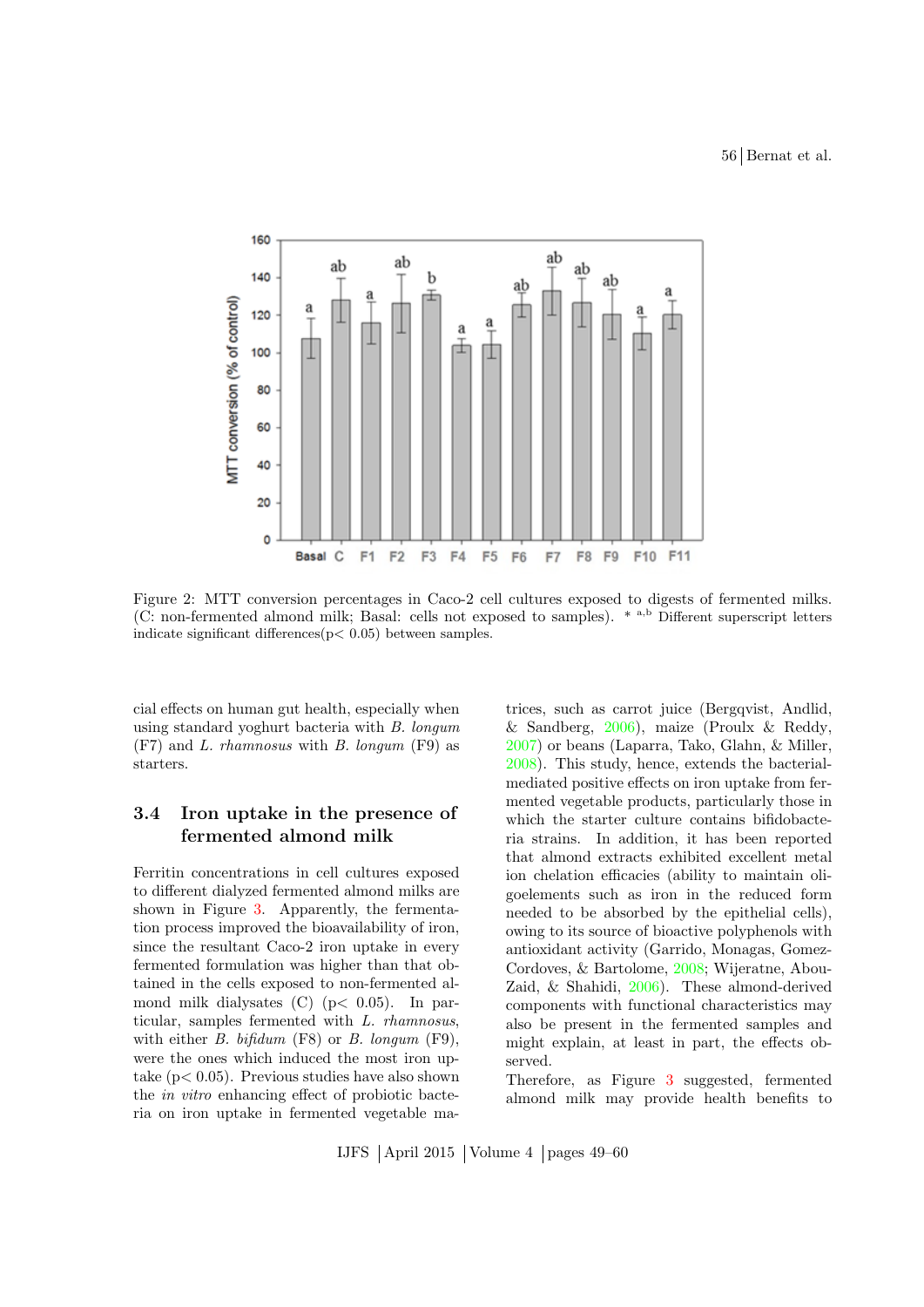Fermented almond milks improve bioavailability of iron  $|57|$ 



<span id="page-8-0"></span>Figure 3: Ferritin concentration in Caco-2 cultures exposed to digested fermented milks with added FeCl<sub>3</sub> (50  $\mu$ mol/L). (MEM: Minimum Essential Medium; C: non-fermented almond milk; Basal: cells not exposed to samples).<sup>\*</sup> a,e Different superscript letters indicate significant differences (p< 0.05) between samples.

consumers owing to its ability to increase the bioavailability of dietary iron. Moreover, this positive effect observed could have important consequences as fermented almond milk might preserve the nutritional iron status in the pediatric community which appears to be the most susceptible population to the negative effects of cow-milk. Furthermore, the intake of this type of product could reduce allergies and intolerances derived from the consumption of cow-milk by this population (Agostoni & Turck, [2011\)](#page-9-4).

#### 4 Conclusions

This study has shown that almond milk fermented with potentially probiotic bacteria exerted positive immunomodulatory effects on macrophages and did not impair negative effects on the energetic metabolism of intestinal epithelial cells, especially when this vegetable milk was fermented with either standard yoghurt bacteria and B. longum CECT 4551 or L. rhamnosus CECT 278 and B. longum. Moreover, some combinations of specific strains had markedly significant positive effects on the iron uptake by intestinal epithelial cells that could help to improve the nutritional status of targeted consumers. In particular, samples inoculated with L. rhamnosus CECT 278 and either B. bifidum CECT 870 or B. longum CECT 4551 exhibited the highest ferritin concentrations in Caco-2 cultures. The obtained results also suggest an improvement in the bioactivity of almond milk due to fermentation; nevertheless, the identification of biologically active components is needed and will provide further insights into the potential nutritional and health benefits of fermented almond-based products. To sum up, the results suggest that almond milk fermented with potentially probiotic bacte-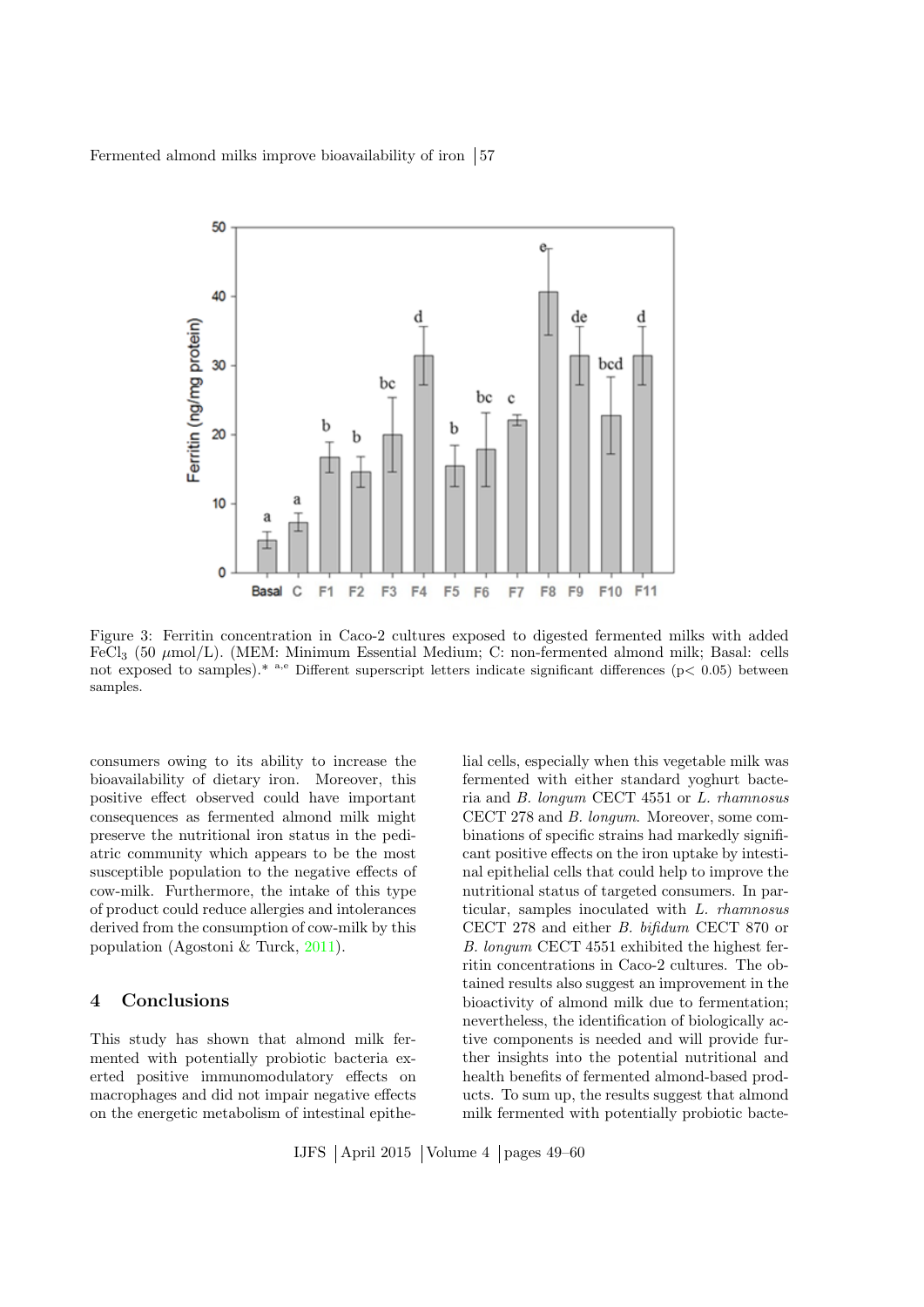58 Bernat et al.

ria may be beneficial for human gut health and, hence, might be helpful in managing cow-milk allergies and/or intolerances.

# Acknowledgements

This research has been carried out thanks to a funded project by the Universitat Politècnica de València (PAID-05-11-2740). This work was also supported by the Conselleria de Educación of Valencia government, which granted the author N. Bernat (ACIF/2011).

### References

- <span id="page-9-4"></span>Agostoni, C. & Turck, D. (2011). Is cow's milk harmful to a child's health? Journal of Pediatric Gastroenterology and Nutrition,  $53(6)$ , 594–600. doi:10.1097/MPG. [0b013e318235b23e](http://dx.doi.org/10.1097/MPG.0b013e318235b23e)
- <span id="page-9-9"></span>Amorocho Cruz, C. M. (2011). Caracterización  $y$  potencial probiótico de bacterias lácticas aisladas de leche de oveja guirra (Doctoral dissertation, Universitat Politècnica de València).
- <span id="page-9-1"></span>Anandan, C., Nurmatov, U., van Schayck, O. C. P., & Sheikh, A. (2010). Is the prevalence of asthma declining? systematic review of epidemiological studies. Allergy,  $65(2)$ , 152-167. doi:10.1111/j.1398-9995. [2009.02244.x](http://dx.doi.org/10.1111/j.1398-9995.2009.02244.x)
- <span id="page-9-2"></span>Annunziata, A. & Vecchio, R. (2011). Functional foods development in the european market: a consumer perspective. Journal of Functional Foods,  $3(3)$ , 223-228. doi[:10.1016/j.](http://dx.doi.org/10.1016/j.jff.2011.03.011) [jff.2011.03.011](http://dx.doi.org/10.1016/j.jff.2011.03.011)
- <span id="page-9-5"></span>Artazcoz, M. G.-O. (2007). Lactancia artificial: técnica, indicaciones, fórmulas especiales. Pediatría Integral,  $11(4)$ ,  $318-326$ .
- <span id="page-9-3"></span>Baroja, M. L., Kirjavainen, P. V., Hekmat, S., & Reid, G. (2007). Anti-inflammatory effects of probiotic yogurt in inflammatory bowel disease patients. Clinical and Experimental Immunology,  $149(3)$ ,  $470-479$ . doi:10. [1111/j.1365-2249.2007.03434.x](http://dx.doi.org/10.1111/j.1365-2249.2007.03434.x)
- <span id="page-9-13"></span>Bergqvist, S. W., Andlid, T., & Sandberg, A.-S. (2006). Lactic acid fermentation stimulated iron absorption by caco-2 cells is associated with increased soluble iron content in

carrot juice. British Journal of Nutrition, 96 (4), 705–711. doi[:10.1079/BJN20061905](http://dx.doi.org/10.1079/BJN20061905)

- <span id="page-9-0"></span>Björkstén, B. (2009). Disease outcomes as a consequence of environmental influences on the development of the immune system. Current Opinion in Allergy and Clinical Immunology,  $9(3)$ , 185–189. doi[:10.1097/ACI.](http://dx.doi.org/10.1097/ACI.0b013e32832abfc2) [0b013e32832abfc2](http://dx.doi.org/10.1097/ACI.0b013e32832abfc2)
- <span id="page-9-6"></span>Chen, C.-Y., Lapsley, K., & Blumberg, J. (2006). A nutrition and health perspective on almonds. Journal of the Science of Food and Agriculture, 86 (14), 2245–2250. doi[:10.](http://dx.doi.org/10.1002/jsfa.2659) [1002/jsfa.2659](http://dx.doi.org/10.1002/jsfa.2659)
- <span id="page-9-10"></span>Cruz, N. S., Capellas, M., Jaramillo, D. P., Trujillo, A. J., Guamis, B., & Ferragut, V. (2009). Soymilk treated by ultra highpressure homogenization: acid coagulation properties and characteristics of a soyyogurt product. Food Hydrocolloids, 23 (2), 490–496. doi[:10.1016/ j. foodhyd.2008.03.](http://dx.doi.org/10.1016/j.foodhyd.2008.03.010) [010](http://dx.doi.org/10.1016/j.foodhyd.2008.03.010)
- <span id="page-9-8"></span>Deepika, G., Rastall, R. A., & Charalampopoulos, D. (2011). Effect of food models and low-temperature storage on the adhesion of lactobacillus rhamnosus gg to caco-2 cells. Journal of Agricultural and Food Chemistry,  $59(16)$ , 8661–8666. doi[:10 . 1021 /](http://dx.doi.org/10.1021/jf2018287) [jf2018287](http://dx.doi.org/10.1021/jf2018287)
- <span id="page-9-12"></span>Falony, G., Vlachou, A., Verbrugghe, K., & De Vuyst, L. (2006). Cross-feeding between bifidobacterium longum bb536 and acetateconverting, butyrate-producing colon bacteria during growth on oligofructose. Applied and Environmental Microbiology, 72 (12), 7835–7841. doi[:10 . 1128 / AEM .](http://dx.doi.org/10.1128/AEM.01296-06) [01296-06](http://dx.doi.org/10.1128/AEM.01296-06)
- <span id="page-9-14"></span>Garrido, I., Monagas, M., Gomez-Cordoves, C., & Bartolome, B. (2008). Polyphenols and antioxidant properties of almond skins: influence of industrial processing. Journal of Food Science, 73 (2), C106–C115. doi[:10 .](http://dx.doi.org/10.1111/j.1750-3841.2007.00637.x) [1111/j.1750-3841.2007.00637.x](http://dx.doi.org/10.1111/j.1750-3841.2007.00637.x)
- <span id="page-9-7"></span>Glahn, R. P., Lee, O. A., Yeung, A., Goldman, M. I., & Miller, D. D. (1998). Caco-2 cell ferritin formation predicts nonradiolabeled food iron availability in an in vitro digestion caco-2 cell culture model. Journal of Nutrition, 128 (9), 1555–1561.
- <span id="page-9-11"></span>Hoffman, R. A. (2000). Intraepithelial lymphocytes coinduce nitric oxide synthase in in-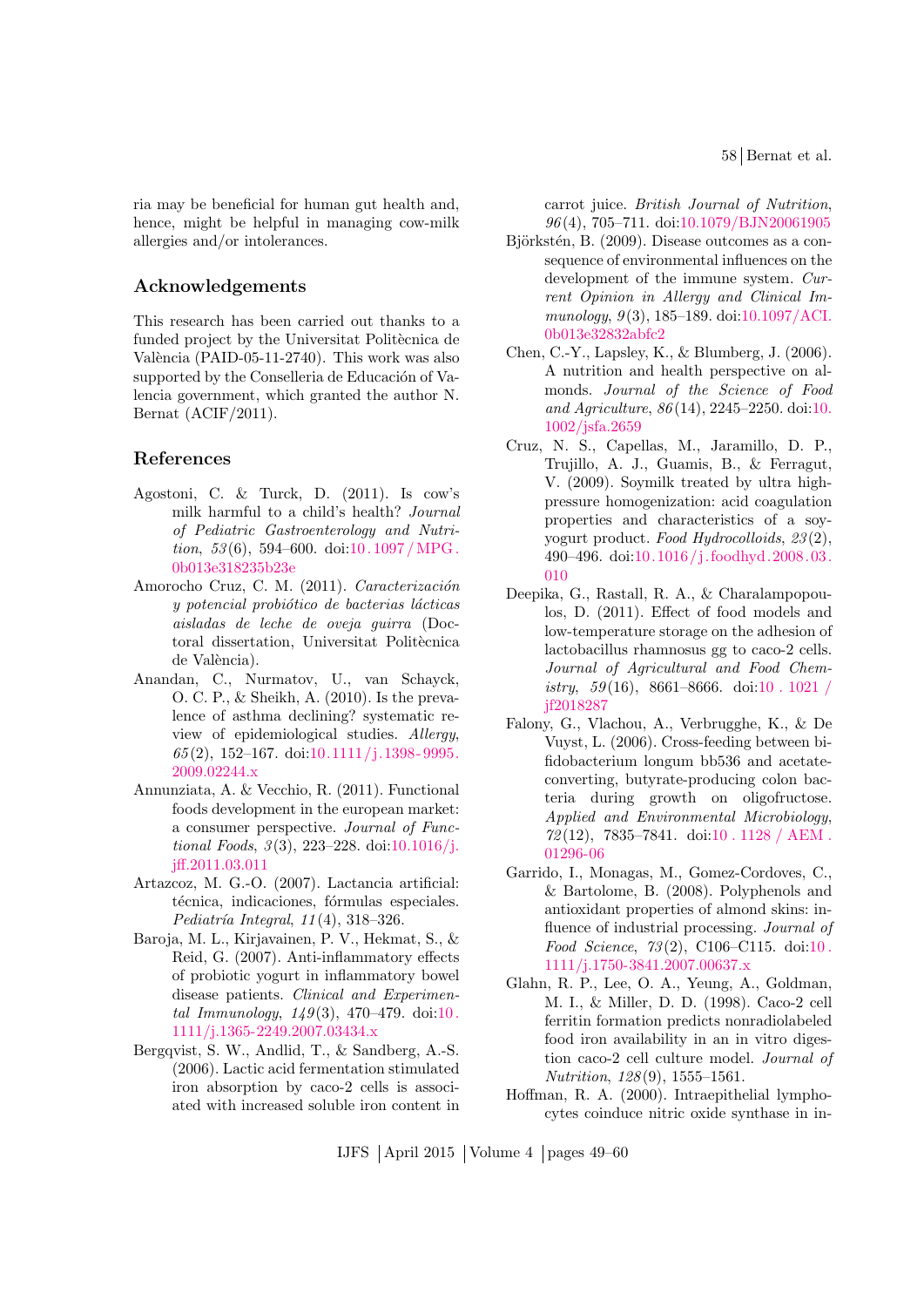Fermented almond milks improve bioavailability of iron [59]

testinal epithelial cells. American Journal of Physiology-gastrointestinal and Liver Physiology, 278 (6), G886–G894.

- <span id="page-10-9"></span>Hu, Z. Q., Kobayashi, K., Zenda, N., & Shimamura, T. (1997). Tumor necrosis factoralpha- and interleukin-6-triggered mast cell development from mouse spleen cells.  $Blood, 89(2), 526-533.$
- <span id="page-10-6"></span>Kabeerdoss, J., Devi, R. S., Mary, R. R., Prabhavathi, D., Vidya, R., Mechenro, J., . . . Ramakrishna, B. S. (2011). Effect of yoghurt containing bifidobacterium lactis bb12 (r) on faecal excretion of secretory immunoglobulin a and human beta-defensin 2 in healthy adult volunteers. Nutrition Journal, 10. doi[:10.1186/1475-2891-10-138](http://dx.doi.org/10.1186/1475-2891-10-138)
- <span id="page-10-0"></span>Kalliomäki, M. (2010). Probiotics, prebiotics and synbiotics: a hope or hype in allergy? Clinical and Experimental Allergy,  $\angle 40(5)$ , 694– 696. doi[:10.1111/j.1365-2222.2010.03471.x](http://dx.doi.org/10.1111/j.1365-2222.2010.03471.x)
- <span id="page-10-1"></span>Kalliomäki, M., Antoine, J.-M., Herz, U., Rijkers, G. T., Wells, J. M., & Mercenier, A. (2010). Guidance for substantiating the evidence for beneficial effects of probiotics: prevention and management of allergic diseases by probiotics. Journal of Nutrition,  $140(3)$ , 713S-721S. Workshop on Guidance for Assessing Probiotics Beneficial Effects - How to Fill the GAP, ILSI, Europe Assoc Int Dairy Federat, Montreux, SWITZER-LAND, MAY 22-24, 2008. doi[:10.3946/jn.](http://dx.doi.org/10.3946/jn.109.113761) [109.113761](http://dx.doi.org/10.3946/jn.109.113761)
- <span id="page-10-12"></span>Laparra, J. M. & Sanz, Y. (2010). Bifidobacteria inhibit the inflammatory response induced by gliadins in intestinal epithelial cells via modifications of toxic peptide generation during digestion. Journal of Cellular Biochemistry,  $109(4)$ , 801–807. doi:10.1002/ [jcb.22459](http://dx.doi.org/10.1002/jcb.22459)
- <span id="page-10-7"></span>Laparra, J. M., Barbera, R., Alegria, A., Glahn, R. P., & Miller, D. D. (2009). Purified glycosaminoglycans from cooked haddock may enhance fe uptake via endocytosis in a caco-2 cell culture model. Journal of Food Science,  $74(6)$ , H168-H173. doi[:10.1111/j.](http://dx.doi.org/10.1111/j.1750-3841.2009.01216.x) [1750-3841.2009.01216.x](http://dx.doi.org/10.1111/j.1750-3841.2009.01216.x)
- <span id="page-10-11"></span>Laparra, J. M., Olivares, M., Gallina, O., & Sanz, Y. (2012). Bifidobacterium longum cect 7347 modulates immune responses in a gliadin-induced enteropathy animal model.

Plos One,  $7(2)$ . doi[:10.1371/journal.pone.](http://dx.doi.org/10.1371/journal.pone.0030744) [0030744](http://dx.doi.org/10.1371/journal.pone.0030744)

- <span id="page-10-14"></span>Laparra, J. M., Tako, E., Glahn, R. P., & Miller, D. D. (2008). Inulin affects iron dialyzability from feso4 and feedta solutions but does not alter fe uptake by caco-2 cells. Journal of Agricultural and Food Chemistry, 56 (8), 2846–2851. doi[:10.1021/jf073470m](http://dx.doi.org/10.1021/jf073470m)
- <span id="page-10-3"></span>Luengo, M. (2009). La almendra y otros frutos secos: castaña, pistacho, piñon, nuez. Buenos Aires: Oceano-Ambar.
- <span id="page-10-8"></span>Lujan Capra, M., Patrignani, F., del Lujan Quiberoni, A., Alberto Reinheimer, J., Lanciotti, R., & Guerzoni, M. E. (2009). Effect of high pressure homogenization on lactic acid bacteria phages and probiotic bacteria phages. International Dairy Journal,  $19(5)$ ,  $336-341$ . doi[:10.1016/j.idairyj.](http://dx.doi.org/10.1016/j.idairyj.2008.11.002) [2008.11.002](http://dx.doi.org/10.1016/j.idairyj.2008.11.002)
- <span id="page-10-10"></span>Ma, T. Y., Iwamoto, G. K., Hoa, N. T., Akotia, V., Pedram, A., Boivin, M. A., & Said, H. M. (2004). Tnf-alphainduced increase in intestinal epithelial tight junction permeability requires nf-kappa b activation. American Journal of Physiology-gastrointestinal and Liver Physiology,  $286(3)$ , G367-G376. doi[:10.1152/ajpgi.00173.2003](http://dx.doi.org/10.1152/ajpgi.00173.2003)
- <span id="page-10-4"></span>Mandalari, G., Nueno-Palop, C., Bisignano, G., Wickham, M. S. J., & Narbad, A. (2008). Potential prebiotic properties of almond (amygdalus communis l.) seeds. Applied and Environmental Microbiology, 74 (14), 4264–4270. doi[:10.1128/AEM.00739-08](http://dx.doi.org/10.1128/AEM.00739-08)
- <span id="page-10-2"></span>Miret, S., Simpson, R. J., & McKie, A. T. (2003). Physiology and molecular biology of dietary iron absorption. Annual Review of Nutrition, 23, 283–301. doi[:10 . 1146 /](http://dx.doi.org/10.1146/annurev.nutr.23.011702.073139) [annurev.nutr.23.011702.073139](http://dx.doi.org/10.1146/annurev.nutr.23.011702.073139)
- <span id="page-10-5"></span>Novak, T. E., Babcock, T. A., Jho, D. H., Helton, W. S., & Espat, N. J. (2003). Nf-kappa b inhibition by omega-3 fatty acids modulates lps-stimulated macrophage tnf-alpha transcription. American Journal of Physiologylung Cellular and Molecular Physiology,  $284(1)$ , L84–L89. doi:10.1152 / ajplung. [00077.2002](http://dx.doi.org/10.1152/ajplung.00077.2002)
- <span id="page-10-13"></span>Proulx, A. K. & Reddy, M. B. (2007). Fermentation and lactic acid addition enhance iron bioavailability of maize. Journal of Agri-